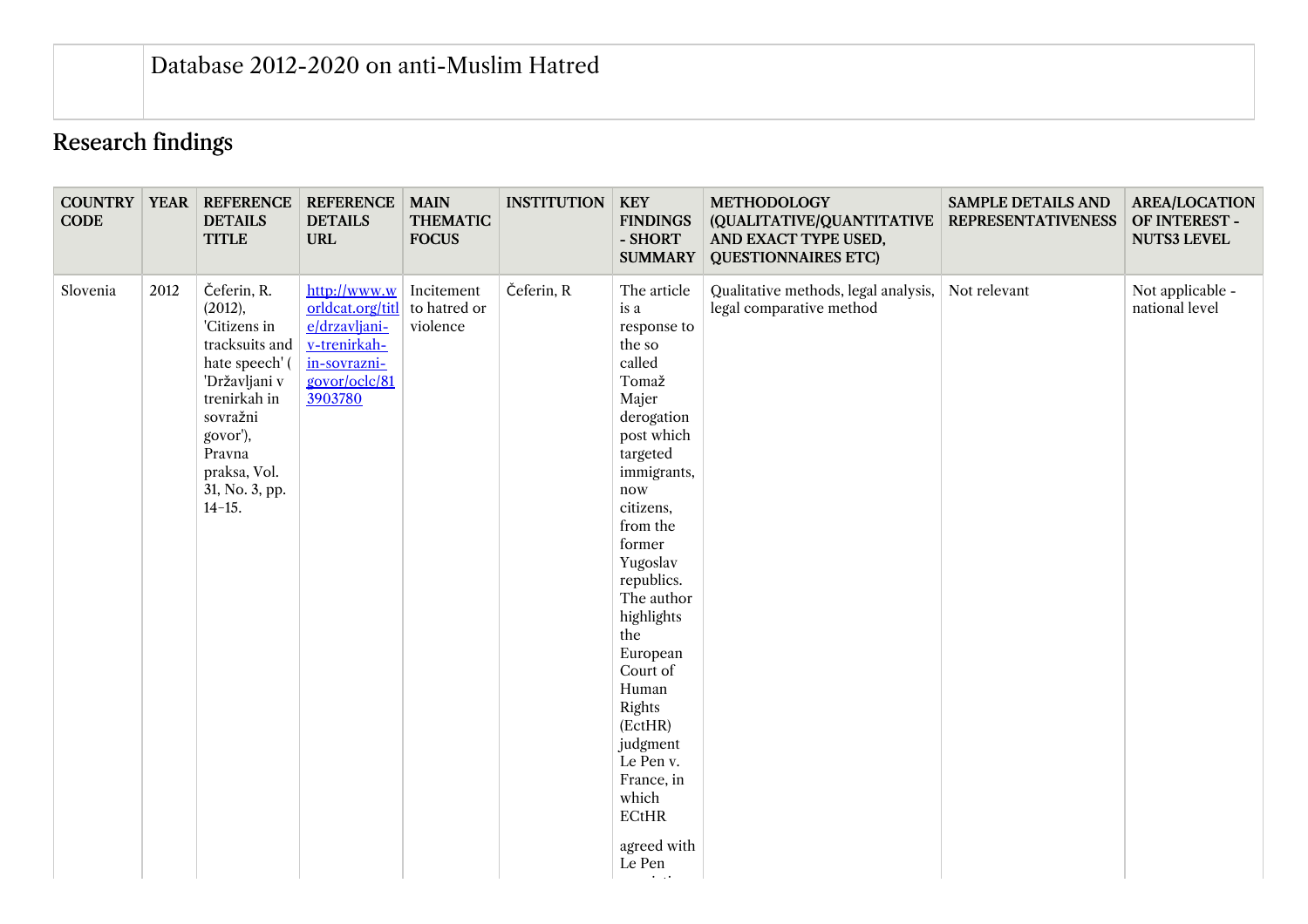|  |  |  | conviction                 |  |  |
|--|--|--|----------------------------|--|--|
|  |  |  | before the                 |  |  |
|  |  |  | domestic                   |  |  |
|  |  |  | courts. The                |  |  |
|  |  |  | author                     |  |  |
|  |  |  | further                    |  |  |
|  |  |  | points out                 |  |  |
|  |  |  | that, in his $\,$          |  |  |
|  |  |  | letter,                    |  |  |
|  |  |  | Majer                      |  |  |
|  |  |  | ${\rm wrote}$              |  |  |
|  |  |  | words that,                |  |  |
|  |  |  | after the                  |  |  |
|  |  |  | intensity of               |  |  |
|  |  |  | stigmatizing               |  |  |
|  |  |  | and                        |  |  |
|  |  |  | violating                  |  |  |
|  |  |  | the right to               |  |  |
|  |  |  | the                        |  |  |
|  |  |  | personal                   |  |  |
|  |  |  | dignity of a               |  |  |
|  |  |  | minority,                  |  |  |
|  |  |  | significantly              |  |  |
|  |  |  | exceeded                   |  |  |
|  |  |  | Le Pen's                   |  |  |
|  |  |  | words. At                  |  |  |
|  |  |  | the same                   |  |  |
|  |  |  | time, the                  |  |  |
|  |  |  | author                     |  |  |
|  |  |  | $\it{emphasizes}$          |  |  |
|  |  |  | that Le Pen                |  |  |
|  |  |  | was                        |  |  |
|  |  |  | punished,                  |  |  |
|  |  |  | despite                    |  |  |
|  |  |  | having                     |  |  |
|  |  |  | made hate                  |  |  |
|  |  |  | ${\rm speech}$             |  |  |
|  |  |  | $\rm statements$           |  |  |
|  |  |  | in the                     |  |  |
|  |  |  | $\mathop{\rm context\,of}$ |  |  |
|  |  |  | a political                |  |  |
|  |  |  | debate, as                 |  |  |
|  |  |  | an elected                 |  |  |
|  |  |  | representat                |  |  |
|  |  |  | ive of the                 |  |  |
|  |  |  | noonlo                     |  |  |